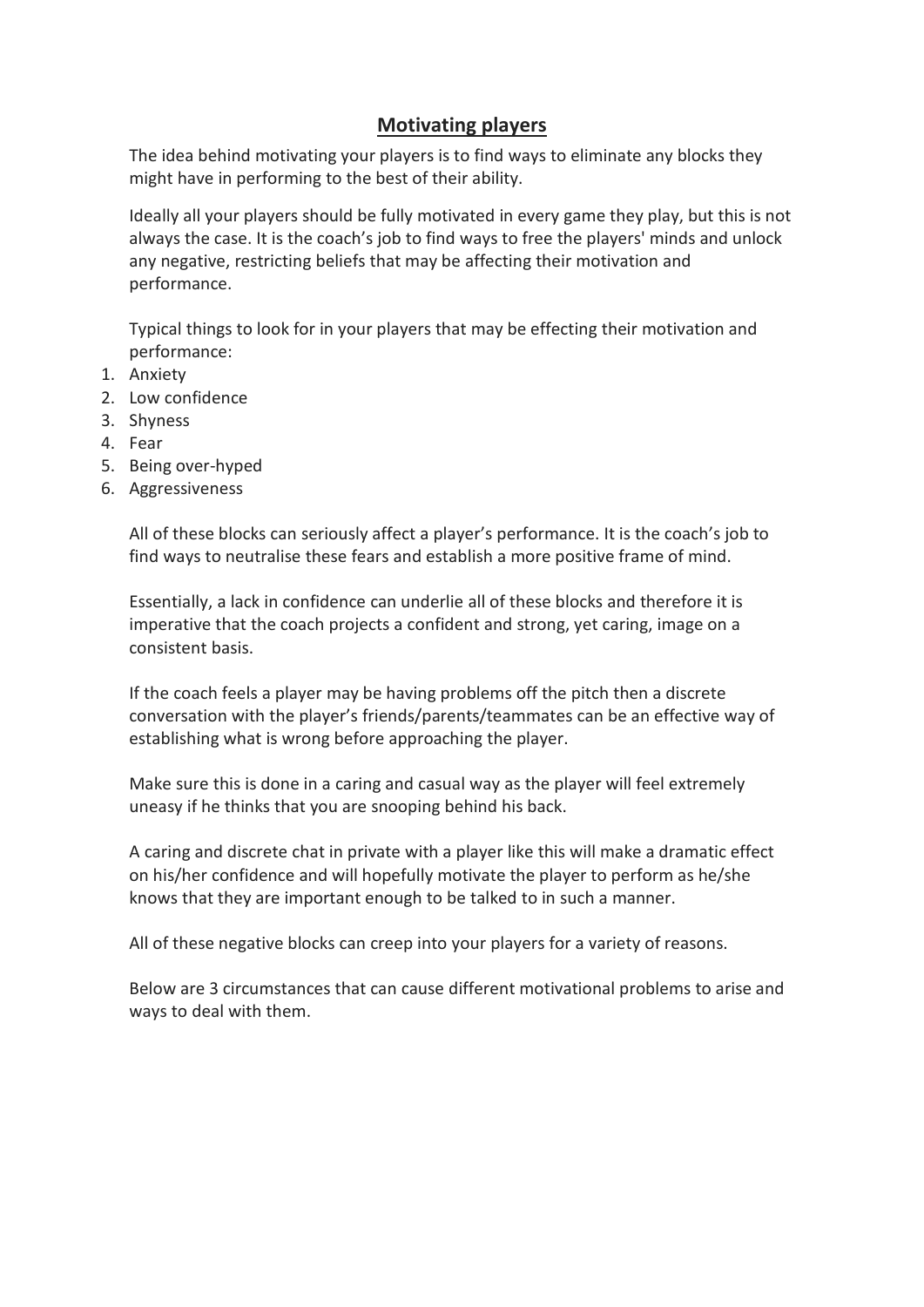## **When on a losing streak**

A negative run of results will inevitably affect your players' confidence, so it is essential that you remain calm and focused. In essence, whatever state of mind you wish your players to adopt you must present yourself.

It is no good getting upset and angry with the players as this will only heap more pressure on them. Mistakes creep into players' games when they are fearful and unsure of their ability, which is what can happen when on a losing streak.

It is important to show support and belief in your players and assure them, with confidence, that if they keep doing what they are good at then results will change and improve.

You can even go through the team individually and tell them what they are good at and what you expect from them on a match day. This simplifies things for players and gets them focused on what they are good at and stops any negative thoughts creeping in.

## **When on a winning streak**

When faced with a winning streak there are different things to look out for. Complacency may creep into some players' games - this is something you can look out for in training and match days.

It is important that as soon as you see this sort of attitude creeping in, you stamp it out by giving the players a good jolt or talking to. This will get your players concentrating again as they will realise that you are not getting carried away but are firmly focusing on the job in hand.

Other players may become jaded and tired due to the pressures of flying high and the expectancy to win. If performing poorly, these players can be rested as this will give them time out to regain their motivation and develop a stronger will to get back into the team and keep their slot.

## **When placed mid-table with nothing to play for**

This is a difficult position to be in as a coach as the players have nothing to play for and there is a decreased level of motivation throughout. The team will often find it hardgoing against the more motivated teams below them and risk losing these games because of this.

A good idea as coach is to motivate the players by looking to next season and trying out new ideas to get the players thinking. They should realise that they have to perform in order to be in your plans for next season. You can try players out in different positions or implement new systems of play or even bring in a new player to keep everyone on their toes.

Always get across to the players that pride in their own performance is important and that keeping their own personal standards high is an attribute that is respected by yourself, as coach, and also by their fellow team mates.